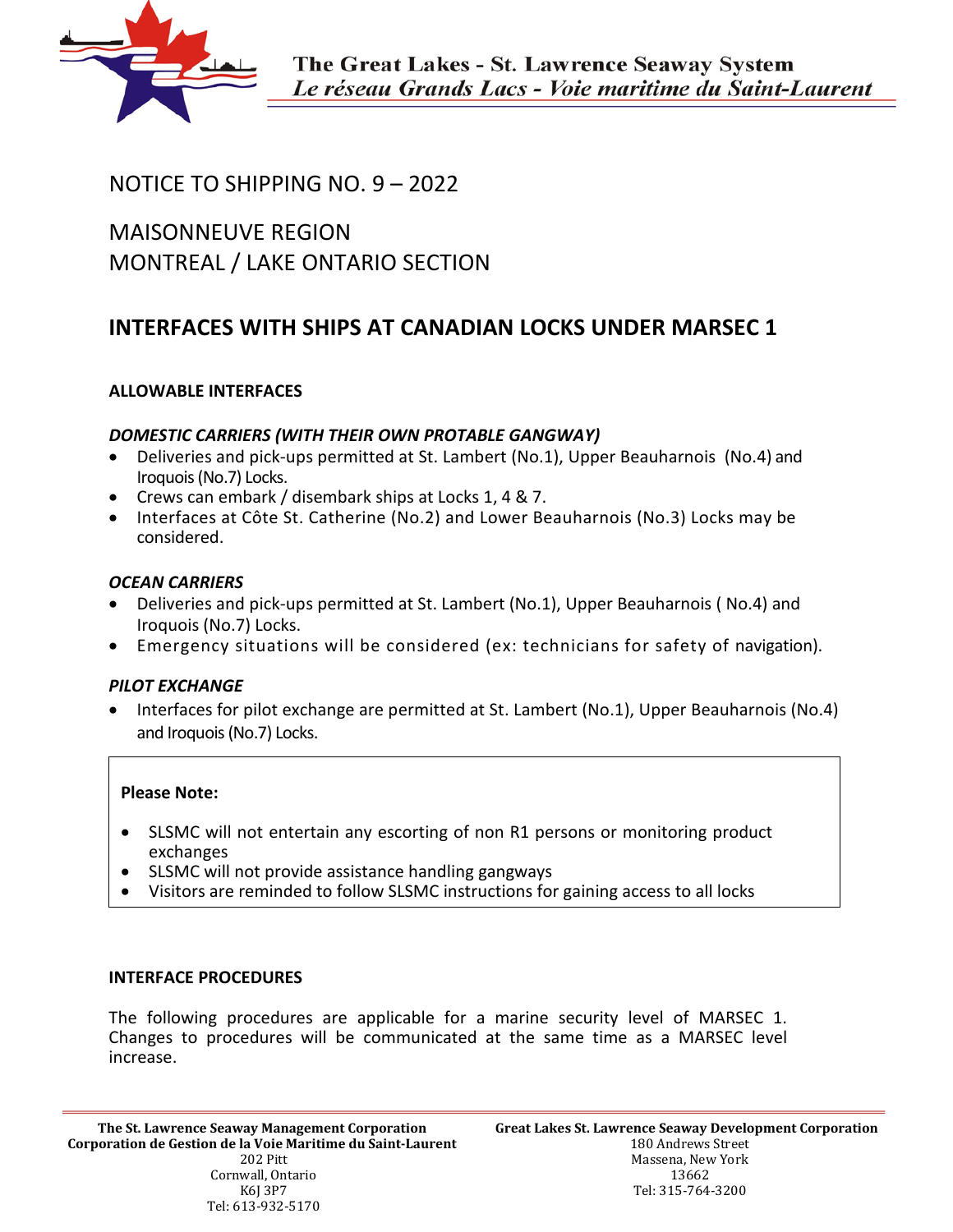

## **SUBMISSION OF INTERACE REQUESTS**

It is compulsory for the ship or its agent to send an *Interface Request* duly filled, either by email at [cdo@seaway.ca](mailto:cdo@seaway.ca) or by fax at (450) 672-3668 before each interface, using the [Interface Request form.](https://greatlakes-seaway.com/wp-content/uploads/2022/03/interface_request2022.pdf) This request will have to be sent enough in advance to permit its approval (if necessary) before proceeding with the interface.

**Note**: Interface requests are not required for pilot exchanges.

#### **ACCESS DURING AN INTERFACE**

Only the persons interfacing with a ship, and whom an Interface Request has been submitted and approved, if applicable, can access the lock. Each individual must report via the intercom to the lock personnel at their arrival and prior to the ship's arrival. It is compulsory for any gaining access to our locks to show an identification card with photo, worn visibly. Only holders of a St. Lawrence Seaway Management Corporation identification card of "R1" or "R2" type or a Sailor identification card with photo may access the locks. If the ship does not consent to the interface, it will not take place and the persons and vehicles will not be granted access.

#### **INTERFACE AREA**

An area is marked by the yellow line furthest from the ship (5 meters). The individuals interfacing with the ship, as well as their vehicle, must remain outside this line until the lock personnel gives permission to enter under their supervision. The permission to enter this area will only be given when the ship is properly secured and in position. Vehicles must remain as far as possible from the hands-free mooring equipment and mooring wires (if used).

In the case of deliveries and pick-ups, only vehicles that have their organization identified on both sides of the vehicle will be admitted on the lock.

The interface will be cancelled if health and safety or marine transport security directives and procedures are not respected.

#### **VEHICLE SCREENINGS**

Random vehicle screenings will be conducted. These controls will be done on a voluntary basis and any person may refuse the control of his vehicle. However, these controls are part of our *Security Plan* and refusal will lead to the refusal of access for the vehicle to the lock.

#### **PACKAGES AND MERCHANDISES ON THE LOCKS**

It is forbidden to leave unattended packages at our locks. Packages or merchandises must always be watched by their owner or deliverer. It is forbidden to leave packages